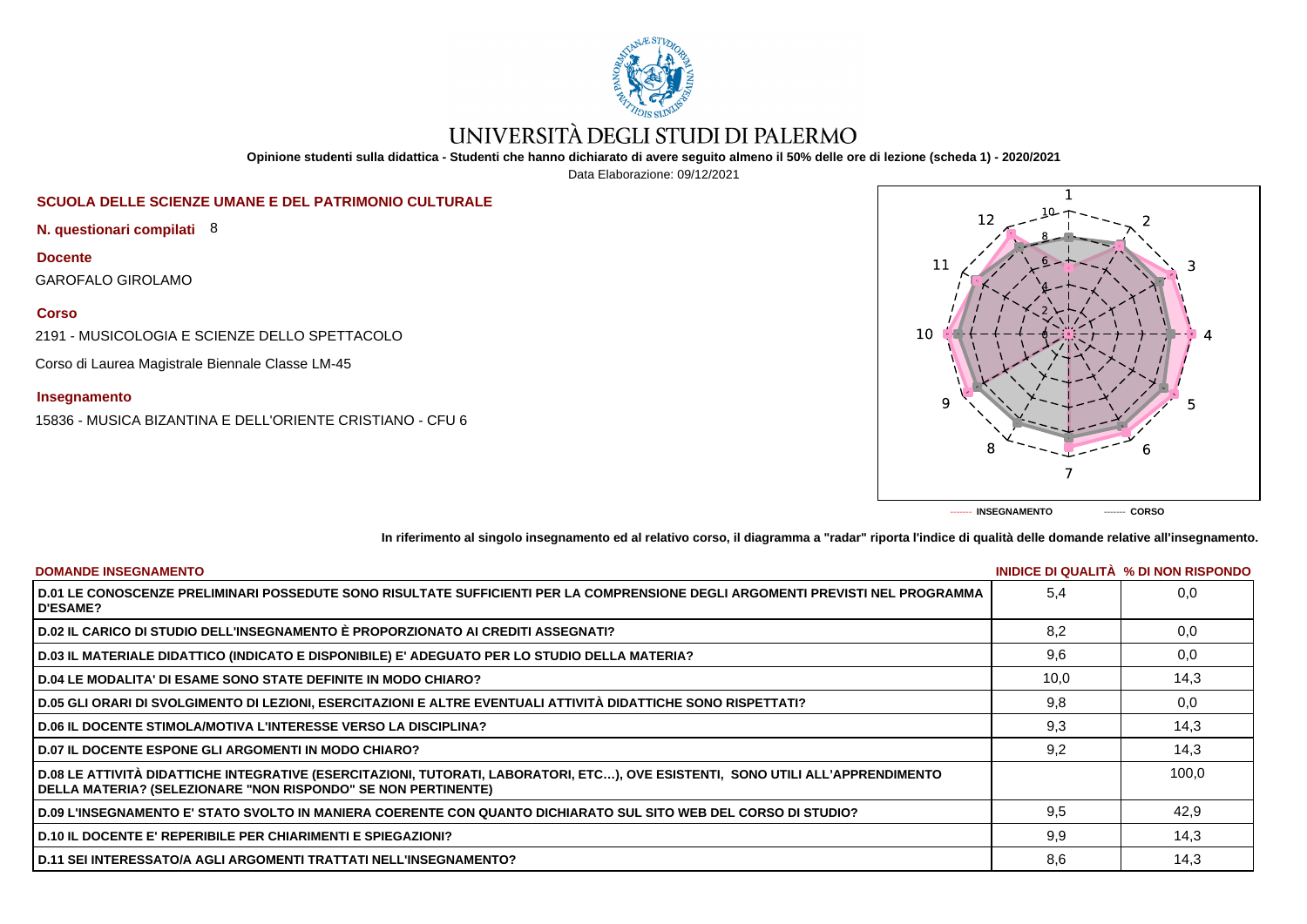**DOMANDE INSEGNAMENTO INIDICE DI QUALITÀ % DI NON RISPONDO**

**D.12 SEI COMPLESSIVAMENTE SODDISFATTO DI COME E' STATO SVOLTO QUESTO INSEGNAMENTO, ANCHE NEL CASO IN CUI QUESTO SIA STATO FRUITO CON MODALITA' A DISTANZA?**

### **INFO STUDENTE E SUGGERIMENTI**

|                                                                                                                                                             | 1° IN CORSO                                 |                                          | 2° IN CORSO                                | 3° IN CORSO                                                                                                       |                                    | 4° IN CORSO                                 |                                                          | 5° IN CORSO |                    |                                                                                                                                                                                                | 6° IN CORSO                               | <b>FUORI CORSO</b>  |  |
|-------------------------------------------------------------------------------------------------------------------------------------------------------------|---------------------------------------------|------------------------------------------|--------------------------------------------|-------------------------------------------------------------------------------------------------------------------|------------------------------------|---------------------------------------------|----------------------------------------------------------|-------------|--------------------|------------------------------------------------------------------------------------------------------------------------------------------------------------------------------------------------|-------------------------------------------|---------------------|--|
| <b>D.02 ANNO DI CORSO</b>                                                                                                                                   | 0,0                                         | 100,0                                    |                                            | 0,0                                                                                                               |                                    | 0,0                                         |                                                          | 0,0         |                    |                                                                                                                                                                                                | 0,0                                       | 0,0                 |  |
|                                                                                                                                                             | <b>LICEO</b><br><b>CLASSICO</b>             | <b>LICEO SOCIO-</b><br><b>PEDAGOGICO</b> | <b>IST. TECNICO</b><br><b>PER GEOMETRI</b> |                                                                                                                   | <b>LICEO</b><br><b>SCIENTIFICO</b> |                                             | <b>IST. TECNICO</b><br><b>COMMERCIALE PROFESSIONALE</b>  |             | <b>ALTRI LICEI</b> |                                                                                                                                                                                                | <b>IST. TECNICO</b><br><b>INDUSTRIALE</b> | <b>ALTRO</b>        |  |
| <b>D.01 SCUOLA SECONDARIA DI</b><br><b>PROVENIENZA</b>                                                                                                      | 28,6<br>0,0                                 |                                          | 0,0                                        |                                                                                                                   | 28,6<br>0,0                        |                                             |                                                          | 0,0         |                    | 14,3                                                                                                                                                                                           | 0,0                                       | 28,6                |  |
|                                                                                                                                                             | <b>IN SEDE</b>                              |                                          |                                            |                                                                                                                   | <b>FUORI SEDE PENDOLARE</b>        |                                             |                                                          |             |                    | <b>FUORI SEDE STANZIALE</b>                                                                                                                                                                    |                                           |                     |  |
| <b>D.02 RESIDENZA</b>                                                                                                                                       |                                             | 71,4                                     |                                            |                                                                                                                   | 28,6                               |                                             |                                                          |             |                    | 0,0                                                                                                                                                                                            |                                           |                     |  |
|                                                                                                                                                             | $0 - 30$                                    | $31 - 60$                                | 61-90                                      | $91 - 120$                                                                                                        |                                    | 121-150                                     | 151-180                                                  |             | 181-210            | 211-240                                                                                                                                                                                        | 241-270                                   | 271-300             |  |
| <b>D.03 NUMERO TOTALE DI CREDITI</b><br><b>ACQUISITI ALLA DATA DELLA</b><br><b>RILEVAZIONE</b>                                                              | 0,0                                         | 28,6                                     | 57,1                                       | 0,0                                                                                                               |                                    | 14,3                                        | 0,0                                                      |             | 0,0                | 0,0                                                                                                                                                                                            | 0,0                                       | 0,0                 |  |
|                                                                                                                                                             | <b>ESCLUSIVAMENTE IN</b><br><b>PRESENZA</b> |                                          |                                            | SIMULTANEAMENTE IN<br>PRESENZA O IN MODALITÀ<br><b>BLENDED (IN PARTE A</b><br><b>DISTANZA)</b>                    |                                    | <b>ESCLUSIVAMENTE A</b><br><b>DISTANZA,</b> | <b>PREVALENTEMENTE IN</b><br><b>MODALITÀ SINCRONA</b>    |             | <b>DISTANZA,</b>   | <b>ESCLUSIVAMENTE A</b><br><b>PREVALENTEMENTE IN</b><br><b>MODALITÀ ASINCRONA (CON</b><br><b>PUBBLICAZIONE DI LEZIONI</b><br><b>REGISTRATE ED EVENTUALI</b><br><b>INCONTRI CON IL DOCENTE)</b> |                                           | <b>NON RISPONDO</b> |  |
| <b>D.13 L'INSEGNAMENTO È STATO</b><br><b>EROGATO DAL DOCENTE</b>                                                                                            | 0,0                                         |                                          |                                            | 85,7                                                                                                              |                                    | 0,0                                         |                                                          |             |                    | 14,3                                                                                                                                                                                           |                                           | 0,0                 |  |
|                                                                                                                                                             | <b>INTERAMENTE IN PRESENZA</b>              |                                          |                                            | <b>PREVALENTEMENTE IN</b><br>PRESENZA (PER OLTRE IL 75% E PARZIALMENTE A DISTANZA<br><b>DEL MONTE ORE TOTALE)</b> |                                    |                                             | (CIRCA IL 50% DELLE ORE PER<br><b>CIASCUNA MODALITÀ)</b> |             |                    | PARZIALMENTE IN PRESENZA ESCLUSIVAMENTE A DISTANZA                                                                                                                                             |                                           | <b>NON RISPONDO</b> |  |
| <b>D.14 IN CASO DI DIDATTICA</b><br>"BLENDED" O DI LEZIONI RESE<br>DISPONIBILI IN PIATTAFORMA, HAI<br><b>SCELTO DI FREQUENTARE</b><br><b>L'INSEGNAMENTO</b> | 42,9                                        |                                          |                                            | 0,0                                                                                                               |                                    | 14,3                                        |                                                          |             |                    | 14,3                                                                                                                                                                                           |                                           | 28,6                |  |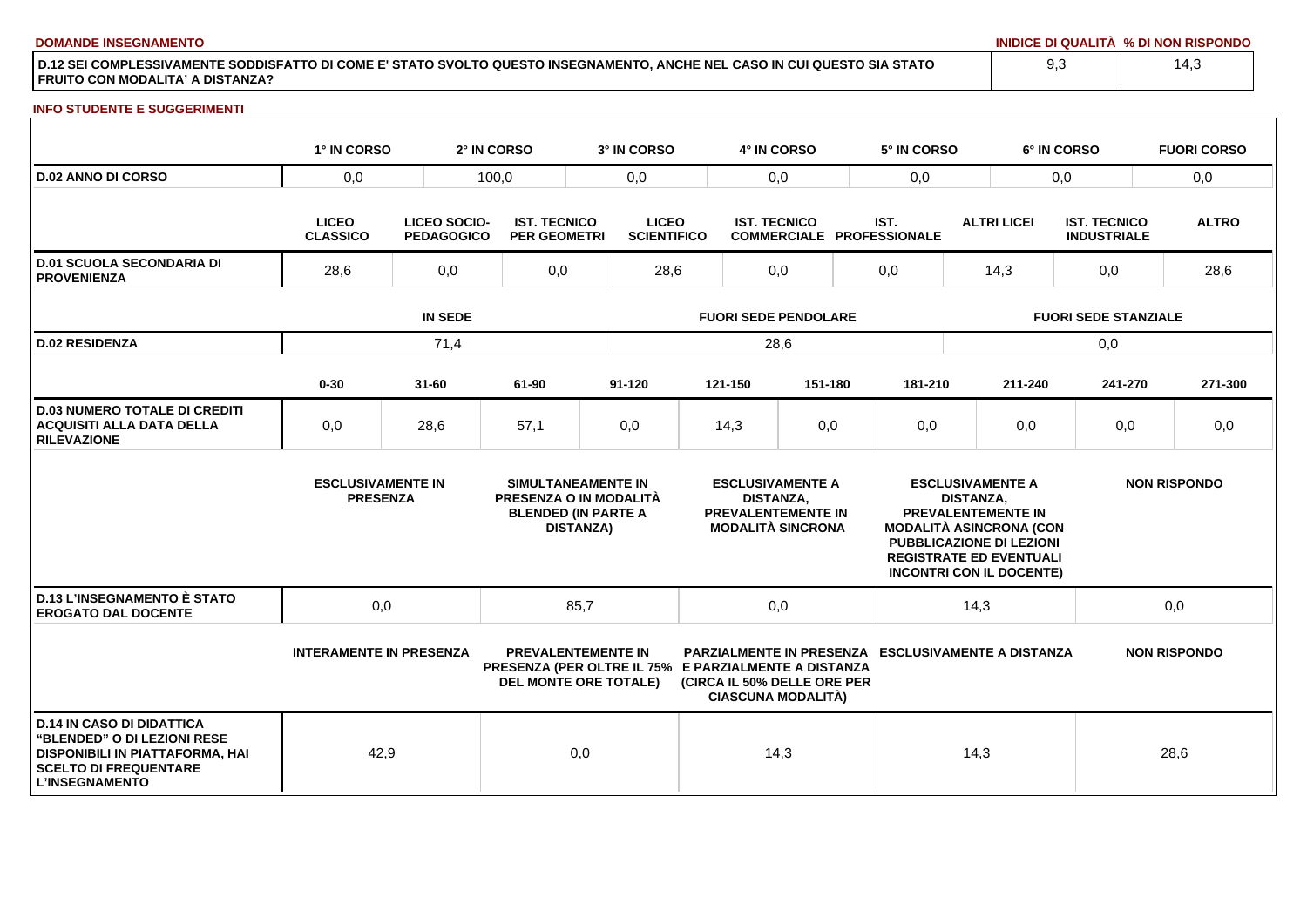|                                                                                                                                                                                                             |                                                                                                                           | SÌ                                                 |                                                                                      | <b>NO</b>                                                                                                       |                                                                                                                                            |     |                                                                  |                                           | <b>SOLO IN PARTE</b>                                        |                                                                                 | <b>NON RISPONDO</b> |      |      |                               |  |  |  |  |                     |  |
|-------------------------------------------------------------------------------------------------------------------------------------------------------------------------------------------------------------|---------------------------------------------------------------------------------------------------------------------------|----------------------------------------------------|--------------------------------------------------------------------------------------|-----------------------------------------------------------------------------------------------------------------|--------------------------------------------------------------------------------------------------------------------------------------------|-----|------------------------------------------------------------------|-------------------------------------------|-------------------------------------------------------------|---------------------------------------------------------------------------------|---------------------|------|------|-------------------------------|--|--|--|--|---------------------|--|
| <b>D.15 INDIPENDENTEMENTE DALLA</b><br><b>MODALITÀ DI EROGAZIONE</b><br>DELL'INSEGNAMENTO, IL DOCENTE<br>HA RESO DISPONIBILI LE SUE LEZIONI<br><b>REGISTRATE SU PIATTAFORMA?</b>                            | 85,7                                                                                                                      |                                                    |                                                                                      | 0,0                                                                                                             |                                                                                                                                            |     |                                                                  | 14,3                                      |                                                             |                                                                                 | 0,0                 |      |      |                               |  |  |  |  |                     |  |
|                                                                                                                                                                                                             | <b>TRAMITE</b><br><b>RICEVIMENTO SU</b><br>PIATTAFORMA,<br><b>NEGLI ORARI</b><br><b>PREDEFINITI DAL</b><br><b>DOCENTE</b> |                                                    | <b>TRAMITE</b><br><b>APPUNTAMENTI A</b><br><b>RICHIESTA SU</b><br><b>PIATTAFORMA</b> |                                                                                                                 | <b>TRAMITE EMAIL</b>                                                                                                                       |     | <b>TRAMITE CHAT O</b><br>PER TELEFONO, SU<br><b>APPUNTAMENTO</b> |                                           | DURANTE LE LEZIONI DURANTE LE LEZIONI<br><b>IN PRESENZA</b> |                                                                                 | A DISTANZA          |      |      | <b>NON RISPONDO</b>           |  |  |  |  |                     |  |
| D.16 CON QUALI MODALITÀ HAI<br><b>INTERAGITO PREVALENTEMENTE CON</b><br>IL DOCENTE DURANTE LA FASE DI<br><b>SVOLGIMENTO DELL'INSEGNAMENTO?</b>                                                              | 0,0                                                                                                                       |                                                    |                                                                                      | 0,0                                                                                                             | 0,0                                                                                                                                        |     |                                                                  | 0,0                                       |                                                             | 28,6                                                                            | 57,1                |      |      | 14,3                          |  |  |  |  |                     |  |
|                                                                                                                                                                                                             | $\mathbf{1}$                                                                                                              | $\overline{2}$                                     |                                                                                      | 3                                                                                                               | 4                                                                                                                                          | 5   |                                                                  | 6                                         | $\overline{7}$                                              | 8                                                                               | 9                   |      | 10   | <b>NON</b><br><b>RISPONDO</b> |  |  |  |  |                     |  |
| D.17 IL DOCENTE TI E SEMBRATO A<br><b>SUO AGIO NELLA GESTIONE DELLA</b><br><b>DIDATTICA A DISTANZA?</b>                                                                                                     | 0,0                                                                                                                       | 0,0                                                |                                                                                      | 0,0                                                                                                             | 0,0                                                                                                                                        | 0,0 |                                                                  | 0,0                                       | 28,6                                                        | 28,6                                                                            | 0,0                 |      | 28,6 | 14,3                          |  |  |  |  |                     |  |
|                                                                                                                                                                                                             |                                                                                                                           | <b>NELLA STESSA CITTÀ SEDE</b><br><b>DEL CORSO</b> |                                                                                      |                                                                                                                 | IN UN'ALTRA CITTÀ/PAESE,<br>IN UN'ALTRA CITTÀ/PAESE, A<br><b>ENTRO 50 KM DALLA SEDE</b><br>PIÙ DI 50 KM DALLA SEDE DEL<br><b>DEL CORSO</b> |     | <b>CORSO</b>                                                     | IN UN ALTRO PAESE UE O<br><b>EXTRA UE</b> |                                                             |                                                                                 | <b>NON RISPONDO</b> |      |      |                               |  |  |  |  |                     |  |
| <b>D.18 NEL PERIODO DI FREQUENZA</b><br><b>DELL'INSEGNAMENTO HAI ABITATO</b><br><b>PREVALENTEMENTE:</b>                                                                                                     |                                                                                                                           | 42,9                                               |                                                                                      |                                                                                                                 | 28,6                                                                                                                                       |     |                                                                  | 14,3                                      |                                                             |                                                                                 | 0,0                 |      | 14,3 |                               |  |  |  |  |                     |  |
|                                                                                                                                                                                                             | <b>UNO SPAZIO PRIVATO</b>                                                                                                 |                                                    |                                                                                      | SI, HO AVUTO A DISPOSIZIONE SI, HO AVUTO A DISPOSIZIONE SI, HO AVUTO A DISPOSIZIONE<br>UNO SPAZIO CONDIVISO CON | <b>ORARI A ROTAZIONE</b>                                                                                                                   |     | <b>UNO SPAZIO CONDIVISO E</b><br><b>CON SOVRAPPOSIZIONE DI</b>   | <b>ORARI</b>                              |                                                             | <b>NO, NON HO AVUTO A</b><br><b>DISPOSIZIONE UNO SPAZIO</b><br><b>SPECIFICO</b> |                     |      |      |                               |  |  |  |  | <b>NON RISPONDO</b> |  |
| <b>D.19 NELL'ALLOGGIO IN CUI HAI</b><br><b>ABITATO HAI AVUTO A DISPOSIZIONE</b><br>UNO SPAZIO NEL QUALE POTERE<br>SVOLGERE EVENTUALI ATTIVITÀ DI<br>STUDIO A DISTANZA (LEZIONI,<br>COLLOQUI CON DOCENTI, )? |                                                                                                                           | 85,7                                               |                                                                                      |                                                                                                                 | 0,0                                                                                                                                        |     |                                                                  | 0,0                                       |                                                             | 0,0                                                                             |                     | 14,3 |      |                               |  |  |  |  |                     |  |
|                                                                                                                                                                                                             |                                                                                                                           | <b>PC</b>                                          |                                                                                      |                                                                                                                 | <b>TABLET</b>                                                                                                                              |     | <b>SMARTPHONE</b>                                                | <b>ALTRO</b>                              |                                                             |                                                                                 | <b>NON RISPONDO</b> |      |      |                               |  |  |  |  |                     |  |
| <b>D.20 DURANTE LA FREQUENZA</b><br><b>DELL'INSEGNAMENTO QUALE</b><br>STRUMENTAZIONE HAI UTILIZZATO IN<br><b>CASA PIÙ FREQUENTEMENTE?</b>                                                                   |                                                                                                                           | 85,7                                               |                                                                                      |                                                                                                                 | 14,3                                                                                                                                       |     |                                                                  | 0,0                                       |                                                             | 0,0                                                                             |                     |      | 0,0  |                               |  |  |  |  |                     |  |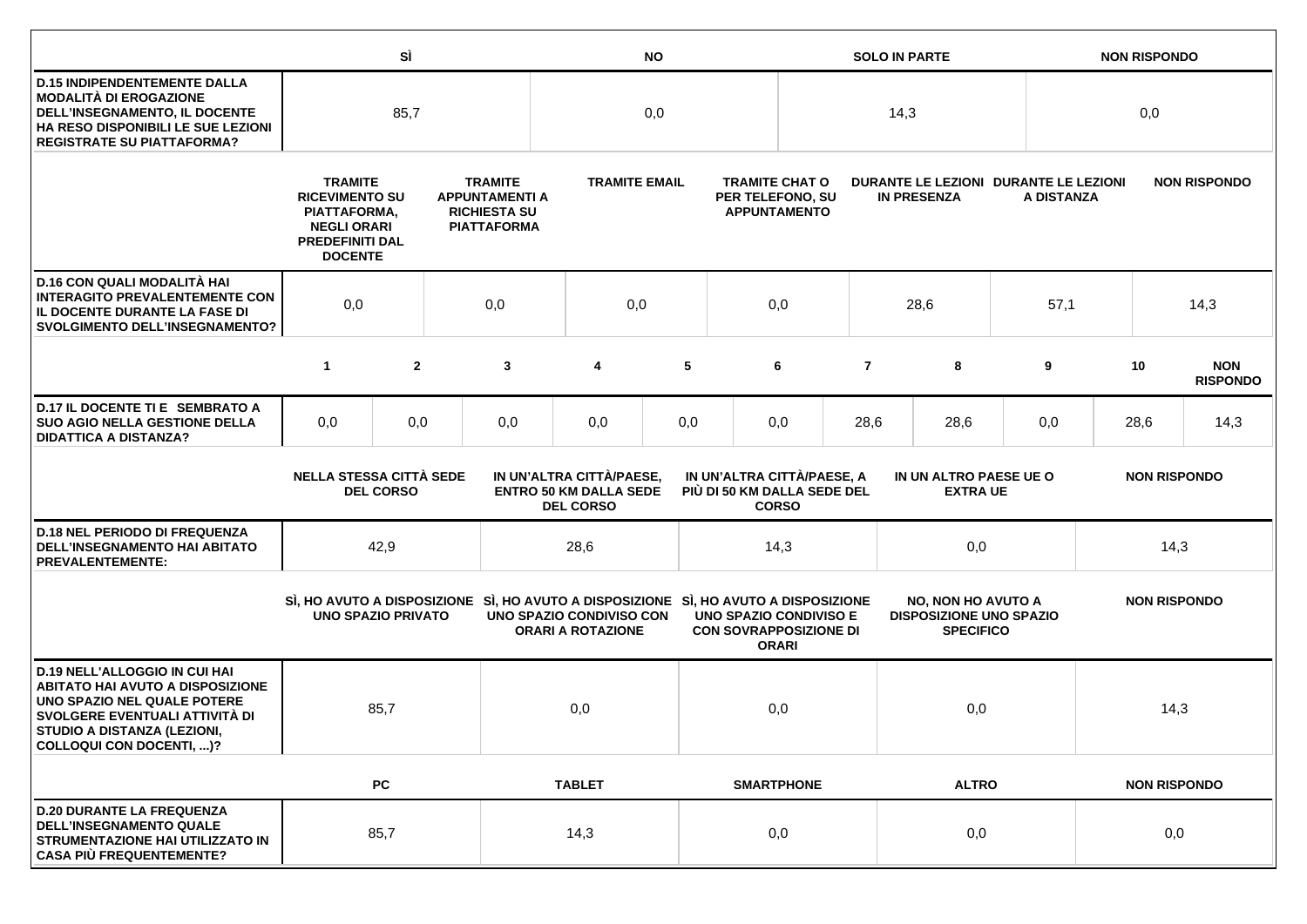|                                                                                                                                                                                                                                                                                    |             | AD USO ESCLUSIVAMENTE<br><b>PERSONALE</b> |              | AD USO CONDIVISO, CON<br><b>ORARI A ROTAZIONE</b> |           | AD USO CONDIVISO, CON<br>SOVRAPPOSIZIONE DI ORARI |                     |     | <b>NON HO AVUTO A</b><br><b>DISPOSIZIONE IN CASA</b><br><b>ALCUNO STRUMENTO</b> |                     | <b>NON RISPONDO</b> |                               |  |  |
|------------------------------------------------------------------------------------------------------------------------------------------------------------------------------------------------------------------------------------------------------------------------------------|-------------|-------------------------------------------|--------------|---------------------------------------------------|-----------|---------------------------------------------------|---------------------|-----|---------------------------------------------------------------------------------|---------------------|---------------------|-------------------------------|--|--|
| <b>D.21 CON QUALE MODALITÀ DI</b><br>UTILIZZO HAI AVUTO A DISPOSIZIONE<br>IN CASA UN PC/TABLET?                                                                                                                                                                                    | 85,7        |                                           |              | 0,0                                               |           | 0,0                                               |                     | 0,0 |                                                                                 |                     | 14,3                |                               |  |  |
|                                                                                                                                                                                                                                                                                    | $\mathbf 1$ | $\mathbf{2}$                              | $\mathbf{3}$ | 4                                                 | 5         | 6                                                 | $\overline{7}$      |     | 8                                                                               | 9                   | 10                  | <b>NON</b><br><b>RISPONDO</b> |  |  |
| <b>D.22 LE APPARECCHIATURE</b><br>(COMPUTER, TABLET, TELEFONINO) E<br>LA CONNESSIONE INTERNET A TUA<br><b>DISPOSIZIONE TI HANNO PERMESSO</b><br>DI FRUIRE IN MODO SODDISFACENTE<br>(AUDIO, VIDEO, INTERATTIVITÀ) DELLE<br>ATTIVITÀ DELL'INSEGNAMENTO<br><b>EROGATE A DISTANZA?</b> | 0,0         | 0,0                                       | 0,0          | 0,0                                               | 0,0       | 14,3                                              | 0,0                 |     | 28,6                                                                            | 14,3                | 42,9                | 0,0                           |  |  |
|                                                                                                                                                                                                                                                                                    |             | SI                                        | <b>NO</b>    | <b>NON RISPONDO</b>                               |           |                                                   |                     |     |                                                                                 |                     |                     |                               |  |  |
| <b>D.23 SUGGERISCI DI ALLEGGERIRE IL</b><br><b>CARICO DIDATTICO COMPLESSIVO</b>                                                                                                                                                                                                    |             | 14,3                                      |              |                                                   | 57,1      |                                                   |                     |     |                                                                                 | 28,6                |                     |                               |  |  |
|                                                                                                                                                                                                                                                                                    |             | SI                                        |              | <b>NO</b>                                         |           |                                                   | <b>NON RISPONDO</b> |     |                                                                                 |                     |                     |                               |  |  |
| <b>D.24 SUGGERISCI DI AUMENTARE</b><br>L'ATTIVITA' DI SUPPORTO DIDATTICO                                                                                                                                                                                                           |             | 14,3                                      |              |                                                   | 42,9      |                                                   |                     |     |                                                                                 | 42,9                |                     |                               |  |  |
|                                                                                                                                                                                                                                                                                    |             | <b>SI</b>                                 |              |                                                   |           |                                                   |                     |     |                                                                                 |                     | <b>NON RISPONDO</b> |                               |  |  |
| <b>D.25 SUGGERISCI DI FORNIRE PIU'</b><br><b>CONOSCENZE DI BASE</b>                                                                                                                                                                                                                |             | 85,7                                      |              |                                                   | 14,3      |                                                   |                     |     |                                                                                 | 0,0                 |                     |                               |  |  |
|                                                                                                                                                                                                                                                                                    |             | SI                                        |              |                                                   |           | <b>NO</b>                                         |                     |     | <b>NON RISPONDO</b>                                                             |                     |                     |                               |  |  |
| <b>D.26 SUGGERISCI DI ELIMINARE DAL</b><br>PROGRAMMA ARGOMENTI GIA'<br>TRATTATI IN ALTRI INSEGNAMENTI                                                                                                                                                                              |             | 14,3                                      |              |                                                   | 42,9      |                                                   |                     |     |                                                                                 | 42,9                |                     |                               |  |  |
|                                                                                                                                                                                                                                                                                    |             | SI<br><b>NO</b>                           |              |                                                   |           |                                                   |                     |     | <b>NON RISPONDO</b>                                                             |                     |                     |                               |  |  |
| <b>D.27 SUGGERISCI DI MIGLIORARE IL</b><br><b>COORDINAMENTO CON ALTRI</b><br><b>INSEGNAMENTI</b>                                                                                                                                                                                   | 28,6        |                                           |              |                                                   | 42,9      |                                                   |                     |     |                                                                                 | 28,6                |                     |                               |  |  |
|                                                                                                                                                                                                                                                                                    |             | SI                                        |              |                                                   | <b>NO</b> |                                                   |                     |     |                                                                                 | <b>NON RISPONDO</b> |                     |                               |  |  |
| <b>D.28 SUGGERISCI DI MIGLIORARE LA</b><br><b>QUALITA' DEL MATERIALE DIDATTICO</b>                                                                                                                                                                                                 |             | 14,3                                      |              |                                                   | 57,1      |                                                   |                     |     |                                                                                 | 28,6                |                     |                               |  |  |